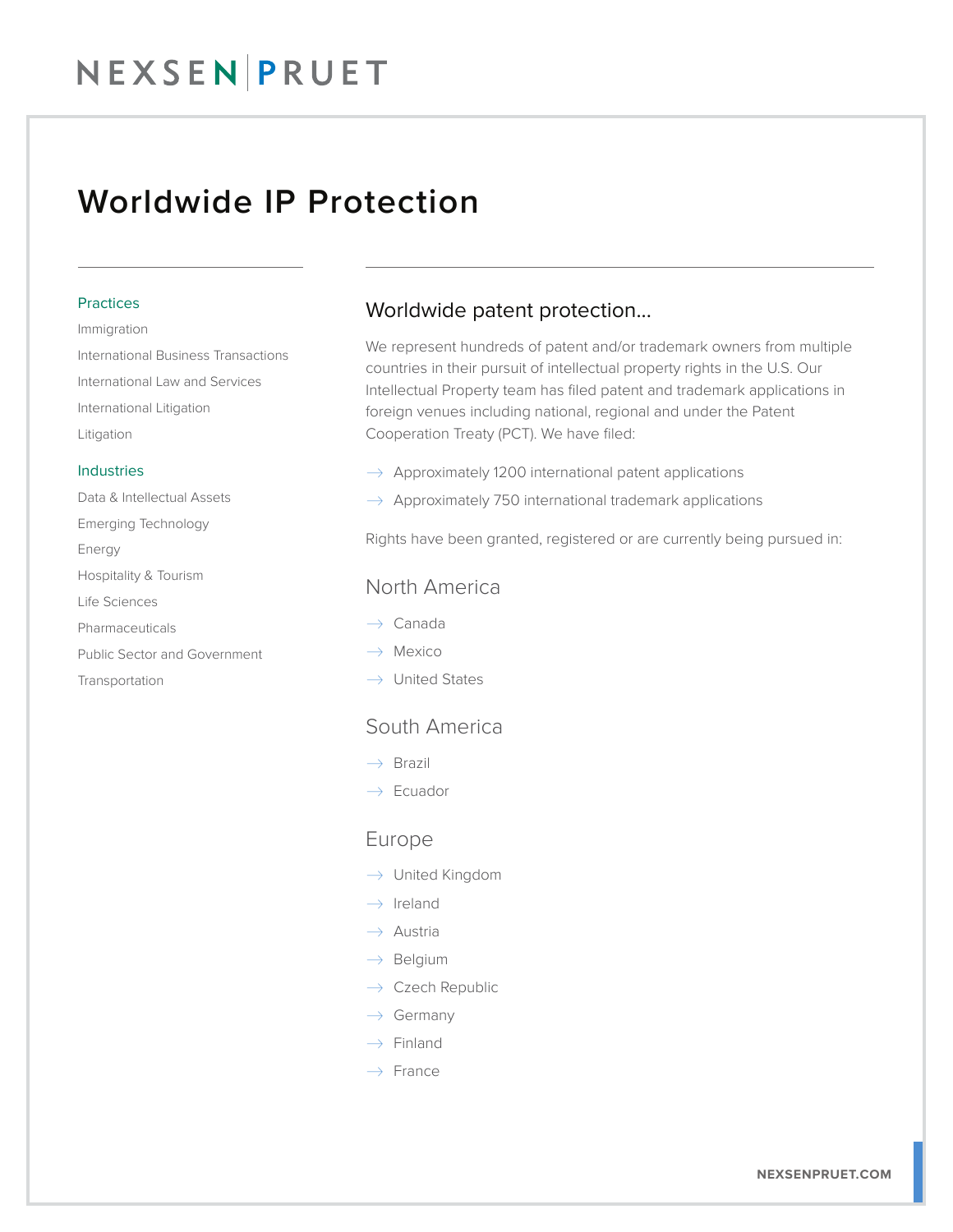## NEXSEN PRUET

- $\rightarrow$  Italy
- $\rightarrow$  Luxembourg
- $\rightarrow$  Netherlands
- $\rightarrow$  Russia
- $\rightarrow$  Spain
- $\rightarrow$  Sweden
- $\rightarrow$  Switzerland

### Africa

 $\rightarrow$  South Africa

### Asia and the Middle East

- $\rightarrow$  Bahrain
- $\rightarrow$  China
- $\rightarrow$  Hong Kong
- $\rightarrow$  Israel
- $\rightarrow$  India
- $\rightarrow$  Indonesia
- $\rightarrow$  Japan
- $\rightarrow$  The Philippines
- $\rightarrow$  Singapore
- $\rightarrow$  North Korea
- $\rightarrow$  South Korea
- $\rightarrow$  Taiwan
- $\rightarrow$  Turkey
- $\rightarrow$  United Arab Emirates
- $\rightarrow$  Vietnam

#### Oceania

- $\rightarrow$  Australia
- $\rightarrow$  New Zealand